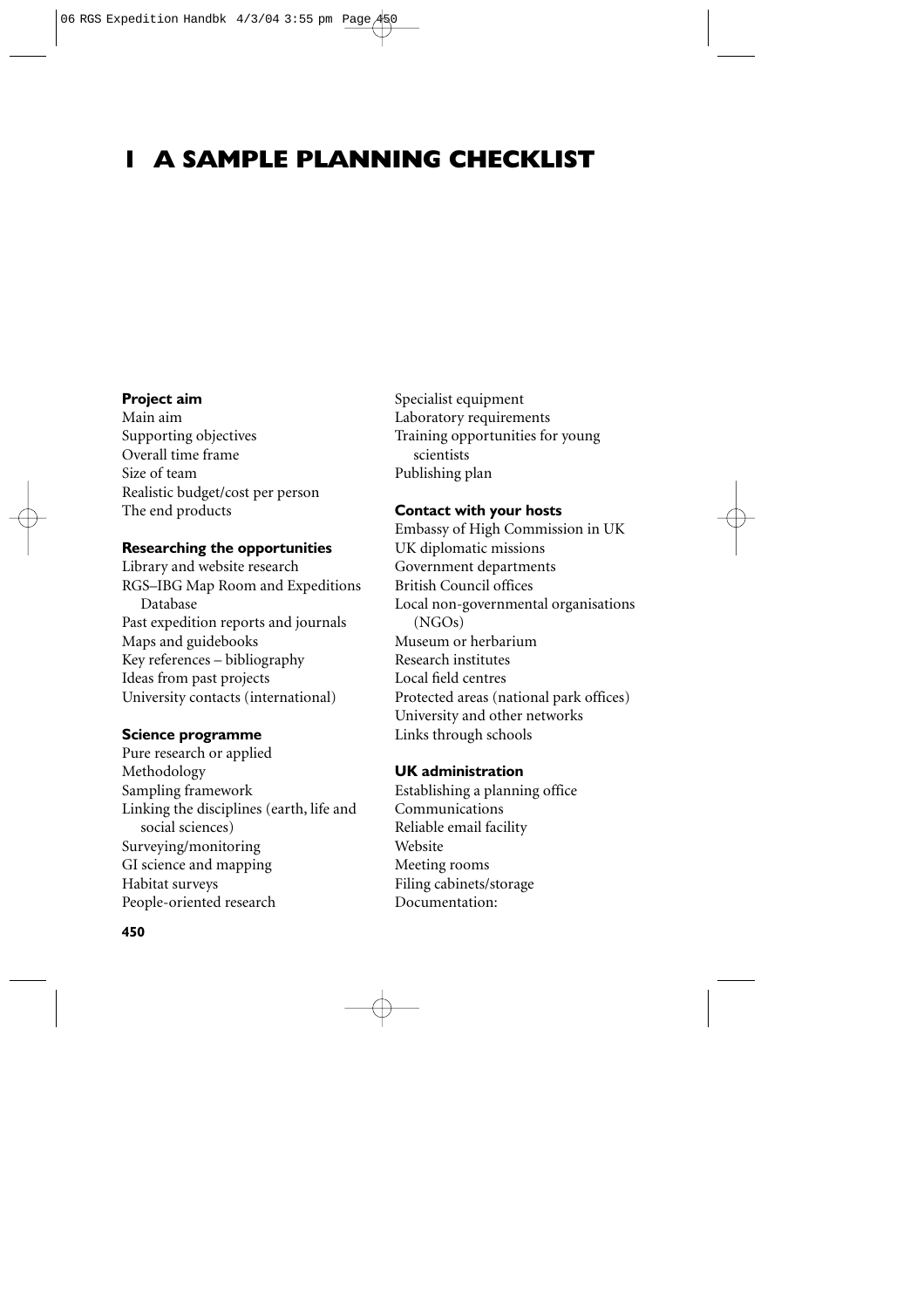# APPENDIX 1: A SAMPLE PLANNING CHECKLIST

- passports with visas
- immunisation certificates
- permission and political clearance
- insurance documents
- international driving licences
- permits: collecting and climbing
- letters of support from host bodies
- customs clearance
- maps and aerial photographs
- bibliography

#### **Team building**

UK and host country members Roles within the team Choice of key disciplines/skills Inclusive approach Applications and selection Early planning meetings Joining guidelines Costs and joining fee Training plans for all Delegation of responsibilities Personal details Medical checks Next of kin Communication: – newsletters – meetings

#### **Field logistics**

Accommodation Transport Catering Equipment and stores (see below) Fuel requirements Water supplies Communication Navigation Reconnaissance visit (see Appendix 2)

# **Budget and finance**

Budget (initial drafts) Appointing a treasurer Open bank account Managing the finances Loan facilities Bank branch or corresponding bank in host country Travellers' cheques Credit cards Bank transfers Letter of credit Auditing the accounts

# **Fund-raising**

Target sum From your own organisation/university Trusts and other grant-giving organisations Appeal to commerce Sponsorship opportunities Fund-raising events Working to raise funds

# **Public relations**

Project brand Key message to public Image and branding Project logo/crest Brochure Launch plans Press release/conference Media coverage

# **Travel**

*Air*  Budget flights, concessionary fares Advance booking Excess baggage Deadline for payment

**451**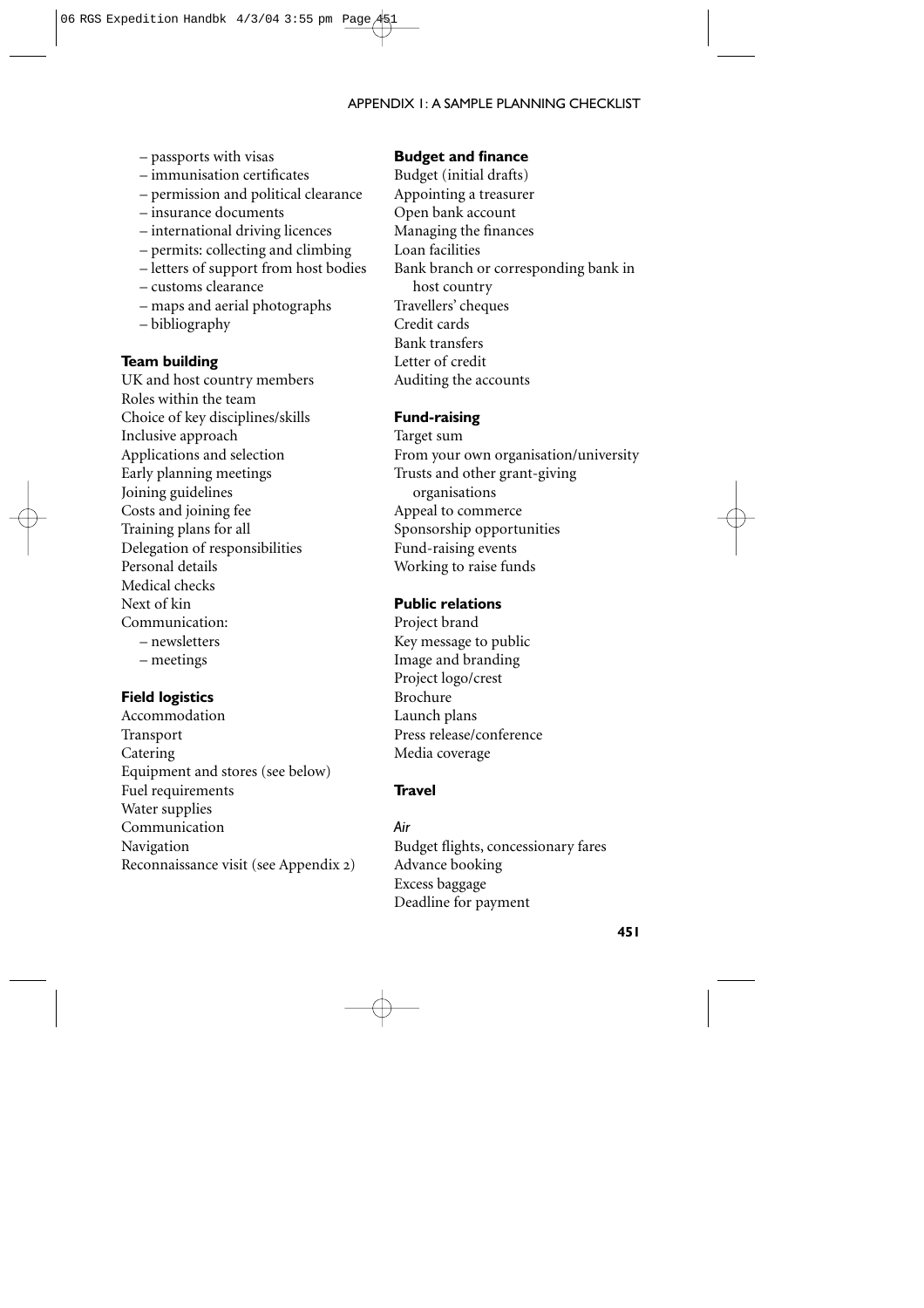#### EXPEDITION HANDBOOK

# Air freight Implications of stop-overs

#### *Land*

Mode of transport Own versus public Vehicle preparation Spare parts/accessories Route maps International carnets de passage (with bank guarantee) Insurance cover for all drivers Mechanic, maintenance training Advance ferry bookings

# **Stores and equipment**

Acquisition Procurement Storage Testing **Qualities** Packing, containers Value and insurance Spares available in host country Purchase in host country Equipment lists: – secretariat

- packing containers
- scientific
- surveying/mapping/GIS
- navigation
- communication
- general base equipment
- field and camp equipment
- catering/kitchen
- rations
- replenishable stores
- workshop stores
- laboratory stores/chemicals
- medical
- specialist mountaineering, diving, caving, kayaking, etc.

#### **452**

- personal
- transport
- photographic and film
- documents

# **Packing**

Immediate storage Packing/box sizes Packing requirements in the field Full contents list Labelling/weighing Value for consignment for insurance and freight Final list for customs – export/import

# **Freight**

Shipping dates Available ships Passage payment Discounts, deposits Guesstimate of freight – weight/bulk? Container size Documentation Bills of loading Customs clearance Insurance during passage Agents in the UK and in-country Delivery to docks Duplicate lists

#### **Insurance**

Medical and life insurance Casualty/evacuation Life Personal injury Third party indemnity Equipment and transport Cancellation of project Personal belongings Cash Specimens